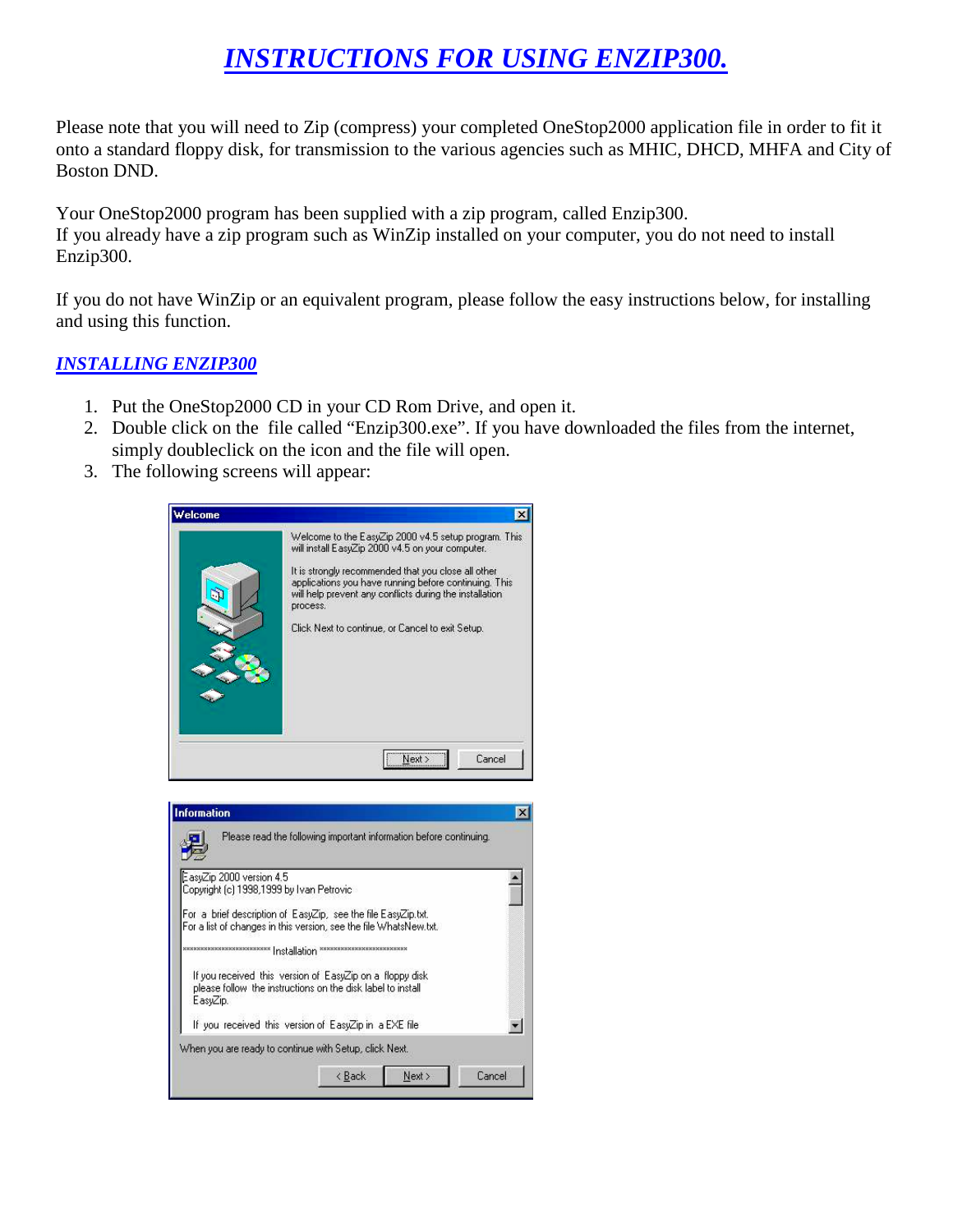

|    | Setup will add the program's icons to the following Start<br>Menu group.                                                                           |
|----|----------------------------------------------------------------------------------------------------------------------------------------------------|
| G) | EasyZip 2000<br>Accessories<br><b>HP</b> LaserJet<br>McAfee VirusScan<br>Message Manager<br>Microsoft Office Tools<br>StartUp<br><b>STB</b> Vision |
|    | Click Next to continue, or Cancel to exit Setup.                                                                                                   |